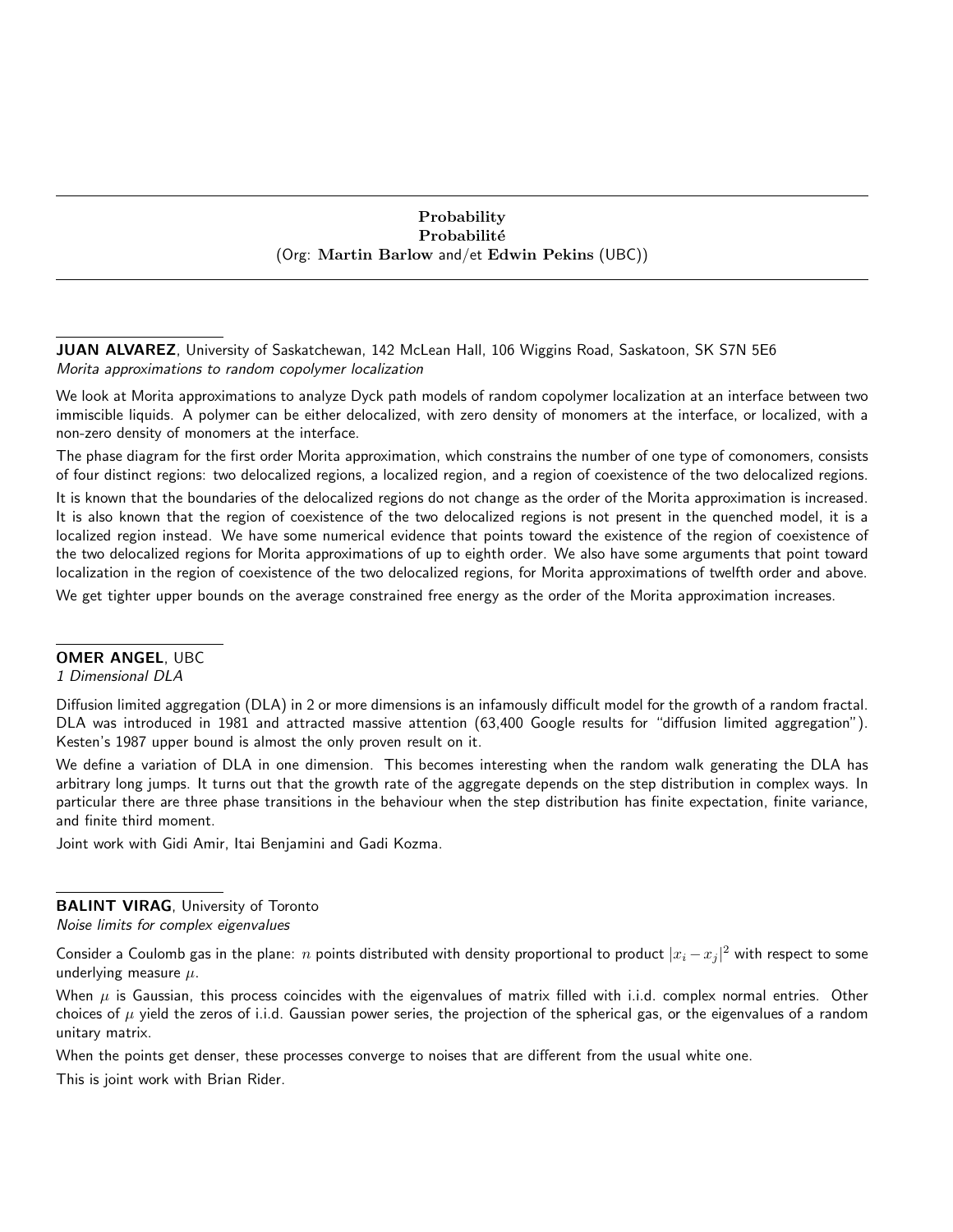## DAVID BRYDGES, University of British Columbia

Joint density for the local times of continuous-time random walks

We investigate the local times of continuous-time random walks on arbitrary discrete state spaces. For fixed finite range of the random walk, we derive an explicit formula for the joint density of all local times on the range, at any fixed time. We apply this formula in the following directions:

- (1) we prove the analog of the well-known Ray–Knight description of Brownian local times for continuous-time simple random walk on  $\mathbb{Z}$ ,
- (2) we derive large deviation estimates for exponential integrals of the normalized local times beyond the exponential scale.

This work was done in collaboration with Remco van der Hofstad and Wolfgang Koenig.

# JEAN-FRANCOIS DELMAS, ENPC, 6–8 av. Blaise Pascal, 77455 Champs sur Marne, France

Fragmentation associated to continuous random trees

This is a joint work with R. Abraham. There is a natural way to consider continuous limit of Galton–Watson trees, using Lévy process with no negative jumps (see the work of T. Duquesne, J.-F. Le Gall and Y. Le Jan). Each node of the continuous random tree has a mass corresponding to the "number" of its children. We cut each node at independent exponential random time with parameter equal to the mass of the node. This procedure gives a collection of smaller and smaller sub-trees. Considering the evolution of the sequence of the sizes of the subtrees as time goes on, we get a fragmentation process. In the stable case, this corresponds to the self-similar fragmentation described by G. Miermont. In the general case, we get a non self-similar fragmentation process. We compute for the general fragmentation process a family of dislocation measures as well as the law of the size of a tagged fragment.

ANTAL JARAI, Carleton University, Ottawa, ON A self-organized critical forest fire model

We study a simple forest fire model introduced by physicists Drossel and Schwabl. In a certain limiting case, the model is expected to behave similarly to critical statistical physics systems. Extensive simulation results are available in the literature, but hardly anything seems to be known rigorously, especially in dimensions two and higher. We analyze the one-dimensional model, which already shows quite non-trivial behaviour. We are able to give bounds on the cluster size distribution that suggest that this distribution shows interesting behaviour on two separate scales. For "small" clusters we expect a power law, and for "large" clusters another non-trivial distribution.

Joint work with Jacob van den Berg.

# RICHARD KENYON, UBC, Vancouver, BC

Groves, Pfaffians, and crossing probabilities

A planar essential spanning forest is a spanning forest of a planar graph in which every component touches the outer boundary. The components of such a spanning forest define a partition of the boundary vertices. Given a random planar essential spanning forest of a finite planar graph with n boundary vertices, we show how to compute the probability of any particular partition as a rational function of the pairwise resistances.

Groves, defined by Carroll and Speyer, are certain kinds of essential spanning forests on planar graphs which arose in their study of the "cube recurrence relation". We show that a certain class of topologies of essential spanning forests, including groves, can be computed using Pfaffians. The proof is a generalization of the Karlin–McGregor–Lindstrom–Gessel–Viennot method.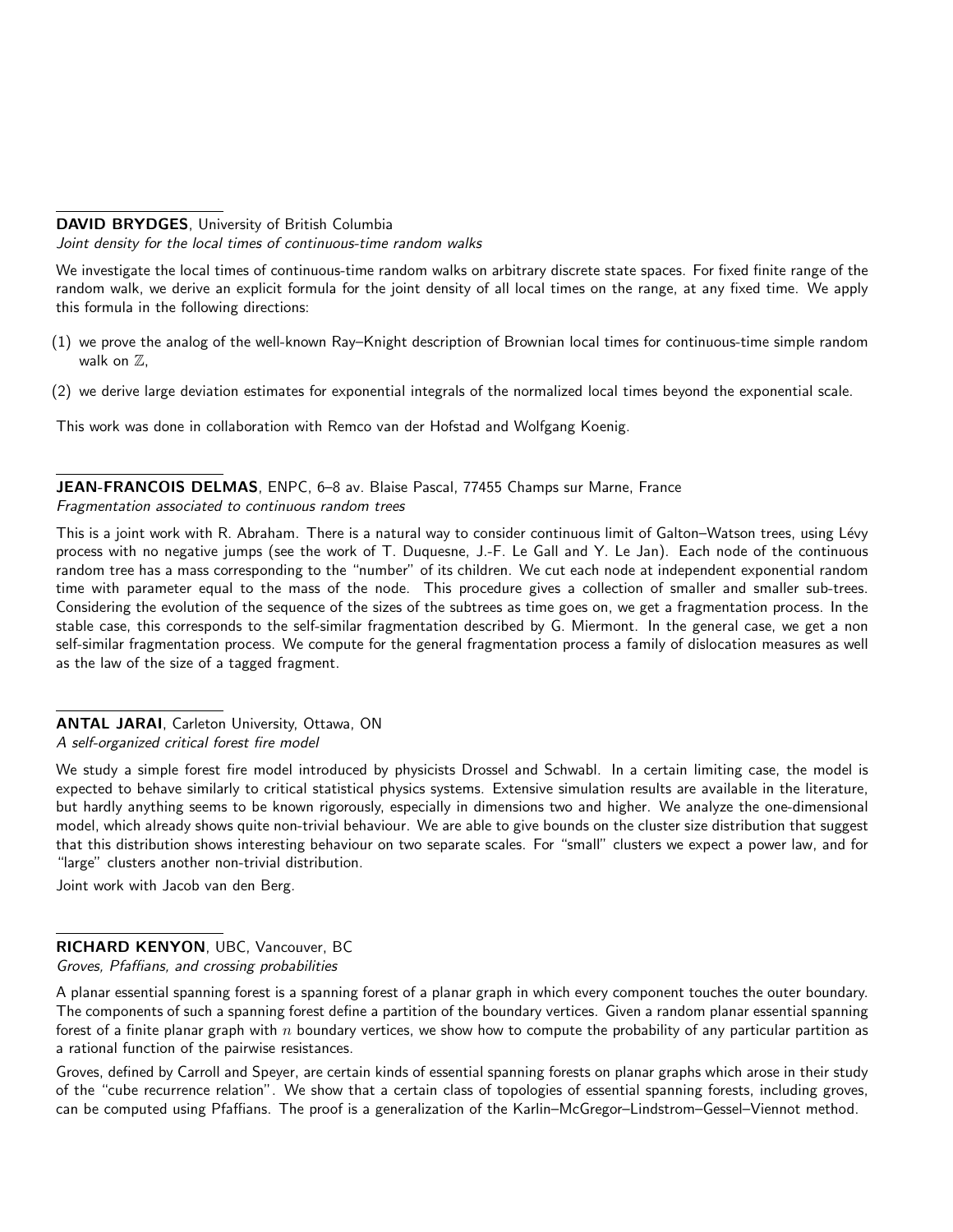This is joint work with David Wilson.

### MIKE KOZDRON, University of Regina Loop-erased random walk and Fomin's identity

In this talk, I will outline the recent proof of a 2001 conjecture of S. Fomin concerning a relationship between crossing probabilities of two-dimensional loop-erased random walk and planar Brownian motion. This conjecture was proved by establishing estimates of random walk exit probabilities in simply connected domains. These estimates can also be used to give a quick derivation of a crossing exponent for loop-erased random walk first proved by R. Kenyon in 2000.

This talk is based on joint work with Greg Lawler.

VLADA LIMIC, University of British Columbia, Vancouver, BC V6T 1Z2 Recent progress on the attracting edge problem

Reinforcement is observed frequently in nature and society, where beneficial interactions tend to be repeated. An edge reinforced random walker on a graph remembers the number of times each edge was traversed in the past, and decides to make the next random step with probabilities favouring places visited before. Using martingale techniques and comparison with the generalized Urn scheme, it can be shown that the edge reinforced random walker on a graph of bounded degree, with the reinforcement weight function  $W(k) = k^{\rho}$ ,  $\rho > 1$ , traverses a random attracting edge at all large times, with probability 1. A remarkably short argument of Sellke (1994) shows that attracting edge exists if and only if

$$
\sum_{k} \frac{1}{W(k)} < \infty,
$$

whenever the underlying graph has no odd cycle. The conjecture that the above summability condition implies existence of attracting edge when the underlying graph is a triangle is still open. Progress has been made recently towards better understanding of attracting edge property for a large class of weights  $W$  satisfying the above condition.

## JEREMY QUASTEL, University of Toronto

Travelling fronts in the stochastically perturbed KPP equation

We study the asymptotic speed of travelling fronts in a reaction-diffusion equation perturbed by a Fisher–Wright white noise. We prove part of a conjecture of Brunet and Derrida that such perturbations have an unusually strong effect on the front speed.

This is joint work with Carl Mueller (Rochester) and Leonid Mytnik (Technion).

#### BRUCE REED, McGill University, Montreal

On the diameter of a random Minimum Weight Spanning Tree

In first passage percolation, given random weights on the edges of a connected graph  $G$ , we are interested in the structure of the graph formed by the union of the lightest paths from some source  $s$  to every other vertex. A natural variant would be to consider the lightest graph containing a path between every pair of vertices (as we will see this makes sense even in the infinite setting). These objects arise naturally in computer science and network design and are called Minimum Weight Spanning Trees.

In such a tree, there is a unique path between every pair of vertices. We are interested in the maximum number of edges in such a path, which is known as the diameter of the tree. We consider weighting the edges of a complete graph (the mean